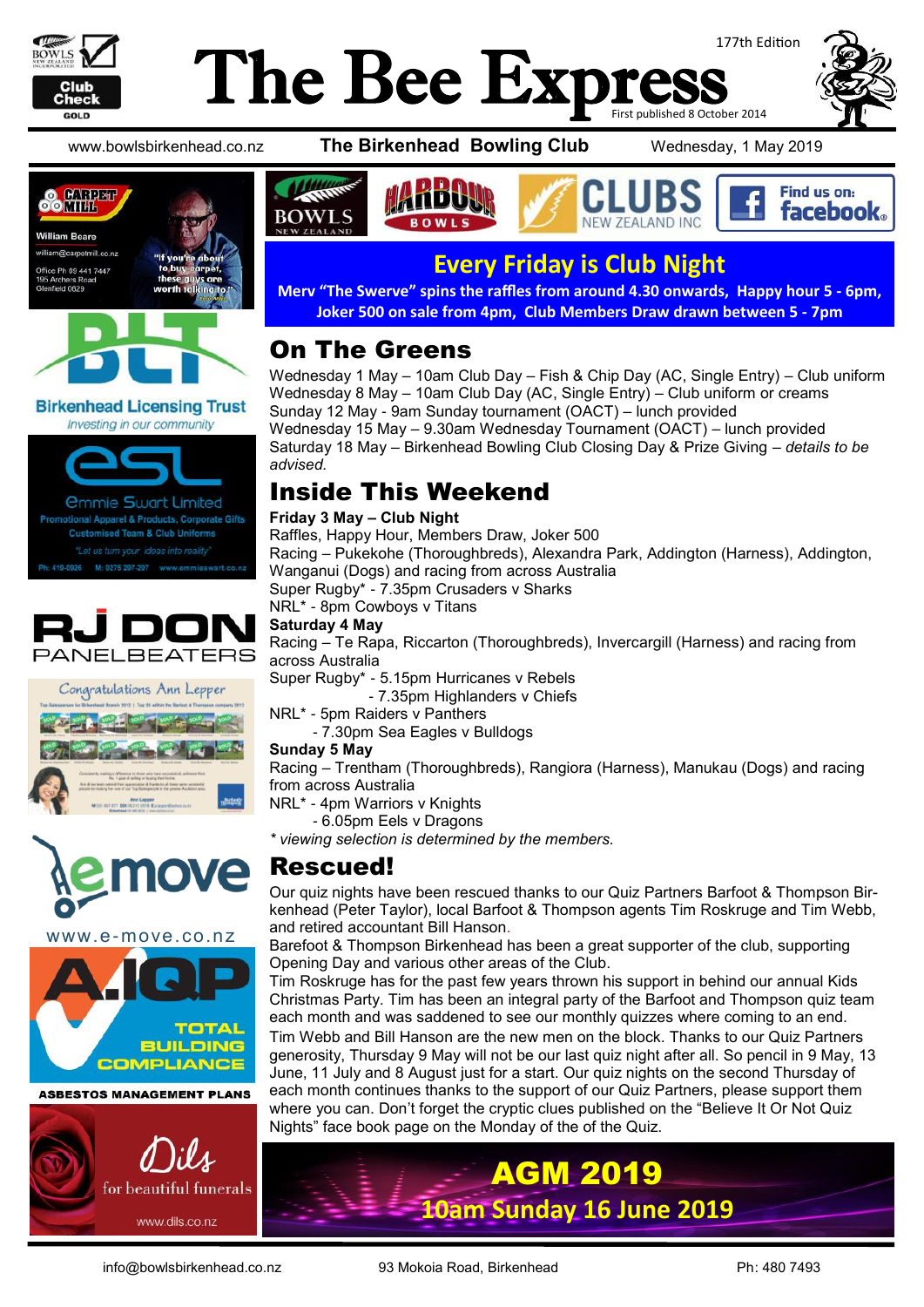www.bowlsbirkenhead.co.nz **The Birkenhead Bowling Club** Wednesday, 1 May 2019













**Quiz Night** 7pm Thursday 9 May Enter on the Night Quiz Partners: Barfoot & Thompson Birkenhead, QUIZ EVENTS Tim Roskruge, Tim Webb and Bill Hanson.

### Saturday 18 May – Closing Day

As with previous closing days there will be the usually closing day afternoon tournament with prizes. Followed later by the awarding of the cups, winners badges and the cash to those lucky recipients. Finger food will be available at the conclusion of the prize giving. Members and partners are welcome. More details to follow as they are finalised.

## Hinuera Claim Bowls3Five Berth

*Reproduced from Bowls New Zealand website:*

Waikato will be represented in the second edition of the Bowls3Five televised league. The Hinuera Bowling Club, near Matamata, has dramatically won the inaugural national Bowls3Five interclub title at the Naenae Bowling Club in Lower Hutt and will replace the relegated Woodend Jets in this year's expanded competition.

Hinuera has beaten Riverhead (North Harbour) in a heart-stopping interclub final, with Gaylene Harvey drawing the winning shot in the tie-break end of the third and deciding match.

"My heart was palpitating," Harvey said.

"I knew I had to get up there and on to the head to take the pressure off our skip." The late drama is something the club of 50 odd members has become accustomed to throughout the playoffs.

"It's been quite a stressful road. We like leaving it to the last end," Harvey said. "It has often come down to tie-breaks. Against Ngongotaha (Bay of Plenty) in the round of 16 all three games went to tie-breaks and we won two of them.

"We've been doing that all the way through."

Gaylene Harvey only joined Hinuera Bowling Club at Christmas, having previously played in Hawke's Bay. She has been won over by the fast format and has urged more centres to introduce Bowls3Five.

"I'd just encourage them to try and get up to this level of play," Harvey said.

Hinuera has emerged from more than 150 clubs to snare a place in the Bowls3Five televised league, which will this year feature eight teams and will be broadcast live on SKY Sport over eight weeks on Tuesday, Wednesday and Thursday nights.



A very happy Hinuera team after claiming the Bowls3 Five title.

They will join the defending champion Point Chevalier Pirates, Gore Rams, Stoke Thunder, Royal Oak Rockets and Stokes Valley Vipers, who have all been invited to return for the second season, and two yet to be determined sides.

"We're a small country club so…to win this and get our entry into the televised league, we've got some secondary school kids coming up, and so all it can do is promote Hinuera as the club of choice for the Waikato so it means a lot for us."

It is tough on Riverhead, who had emerged as the top qualifier from the final four, with Alexandra (Central Otago) and Blenheim (Marlborough) falling short of the decider.

> **URVIVOR** NRL Round 8 selections close 6.30pm Thursday 2 May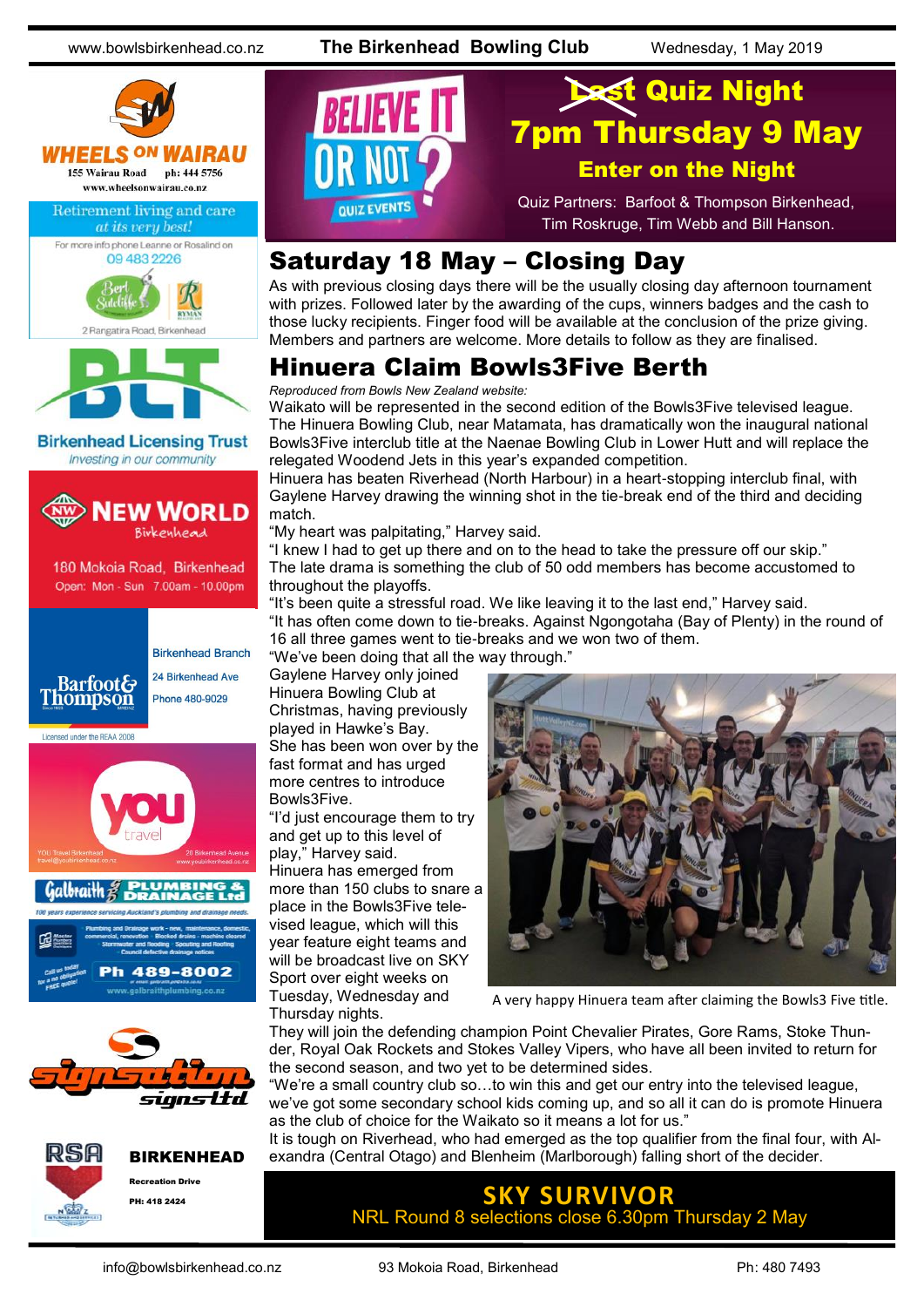www.bowlsbirkenhead.co.nz **The Birkenhead Bowling Club** Wednesday, 1 May 2019











## **Closing Day & Prize Giving - Saturday 18 May**

## BNH CoC & 1-5 Open Singles

*Reproduced from Bowls North Harbour website:*

The tried and true, in the shape of former Black Jack Tony Grantham, was emphasised when the centre champion of champion singles events were held at the weekend.

Grantham, from the Browns Bay club, showed he is still a master of draw bowls, in winning the men's title and by achieving his  $19<sup>th</sup>$  centre success put himself within reach of another bar to his gold star.

But some of the promising up-and-comers also featured at the weekend. Daryl Read, playing in the Belmont Park colours, was runner-up in the final, beaten narrowly by Grantham 21-18.

And Jacqueline Broderson won the women's final to confirm further the acquisition she has been to North Harbour since moving across the bridge.

In just her first season with the powerful Orewa club she won her second title by beating Brown Bay's Margaret Oates in the final 21-14. This followed some equally good form in the centre championship singles earlier in the season. To win at the weekend Broderson showed her mettle with a superb comeback, trailing after 11 ends 6-14, only to then score 15 unanswered points.

In the men's semi-finals Grantham beat Takapuna's experienced Graham Skellern 21-13 and Read beat Orewa's Walter Howden by the same margin.

Broderson won her semi-final from Mahurangi East's Noeline Holdsworth and Oates beat an evergreen gold star holder from Sunnybrae, Jan Jones.

Also held at the weekend, with all finals at Browns Bay, were the centre one-to-five yearsingles championships, a feature of which was the success of several first year players. Mairangi Bay's Gaye Horne made the women's final and Takapuna's Irene Costello the semi-finals and Hobsonville's Ian Coleman was in the men's semi-finals.

Her more seasoned club-mate Colleen Rice beat Horne in the final 21-15, with Rice just prevailing in her semi-final, 21-20 against Manly's Judy Smith.

Coleman lost 21-8 in his semi-final against Brown's Bay's Sean Mulholland, who in his last season as a junior continued some fine form at the weekend with a comfortable 21-7 win in the final over Mairangi Bay's well performed Phil Chisholm.





# Birkenhead Bowling Club 7:30pm Friday 24 May Tickets \$10 available from the Club bar or phone: 0275 297297